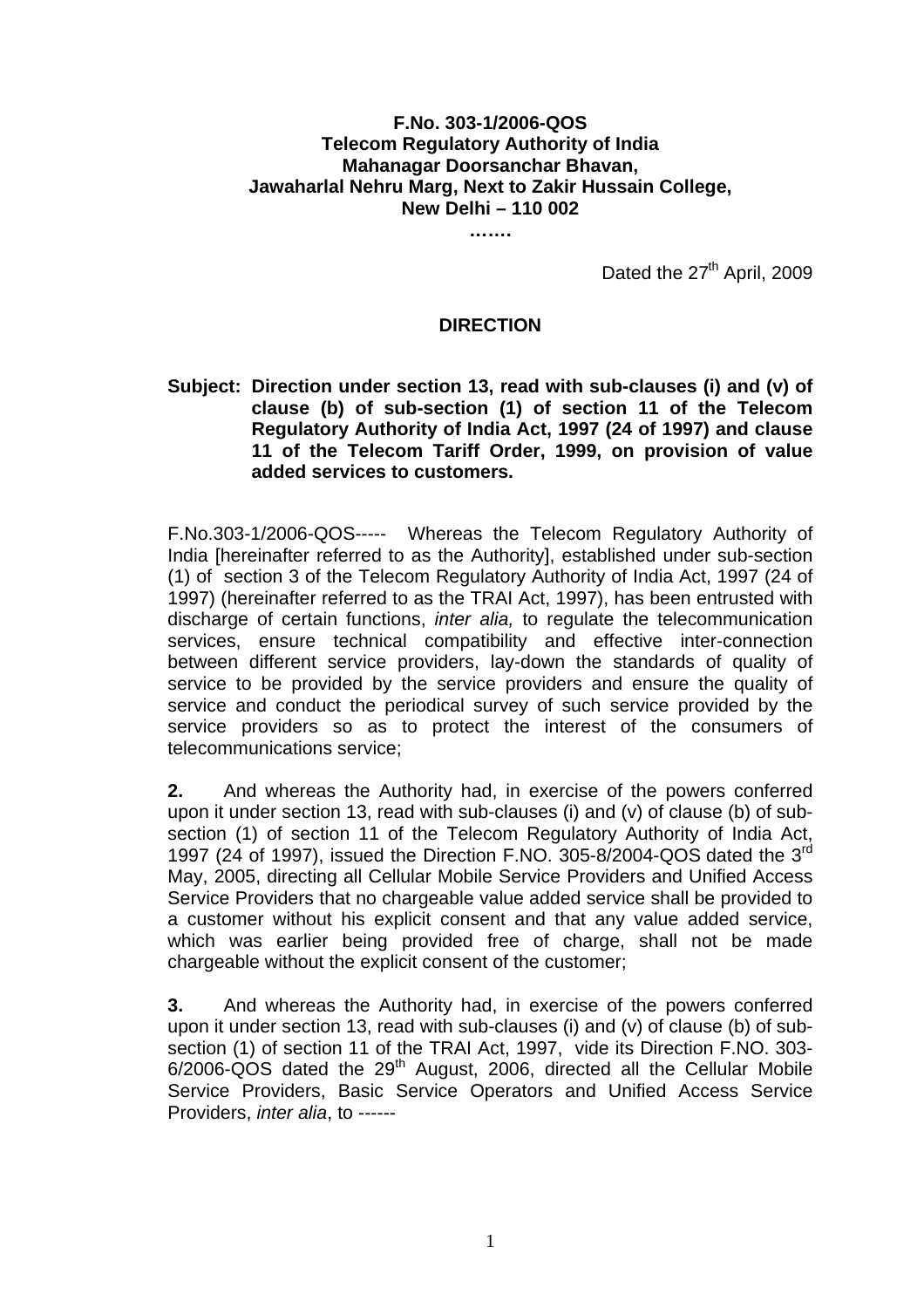(i) assign a unique docket number for all service request calls made to the customer care/ helpline numbers and also special numbers for registering complaints and convey the same to the customer at the time of such call and that this shall be implemented within three months from the date of the issue of the said direction;

(ii) acknowledge through short message service (hereinafter referred to as SMS) followed by entry in the next bill the requests made through telephone call, FAX, SMS, e-mail, etc. for value added services, the charges for which are of a recurring nature;

**4.** And whereas the Authority had, in exercise of the powers conferred upon it under section 13, read with sub-clauses (i) and (v) of clause (b) of subsection (1) of section 11 of the TRAI Act, 1997 and clause (11) of the Telecom Tariff Order, 1999, also issued a Direction F.NO. 303-1/2006-QOS dated the 30<sup>th</sup> October, 2007, directing all the Access Service Providers, including Bharat Sanchar Nigam Ltd. and Mahanagar Telephone Nigam Ltd., *inter alia*, to ------

- (a) provide, within one month from the date of issue of the said Direction, the facility to all their customers for registering their requests for unsubscribing any value added service by such customers ---
	- (i) through e-mail or FAX or any other means (other than telephone calls and SMS);
	- (ii) through telephone calls and SMS made to the customer care/helpline/toll-free number (other than e-mail or FAX) without incurring of any cost for such telephone calls and SMS made by their customers;
- (b) continue to extend the facility referred to in the preceding subparagraph to their customers;
- (c) give adequate publicity to the facility, as referred to in sub-paragraphs (a) and (b) above, by publishing complete information about such facility on their websites and by communicating the same through SMS and other means to the customers;
- (d) ensure that-----

(i) in case of any offer for any value added service, made in writing or through SMS or FAX or e-mail, (other than tele-calling) to the customer, such offer shall contain all relevant details of the value added service offered to the customer including the charges for such value added service and seek and obtain the explicit consent of the customer, through telephone or SMS or FAX or e-mail or by other electronic means, for availing by such customers of such value added service, before activation of such value added service; and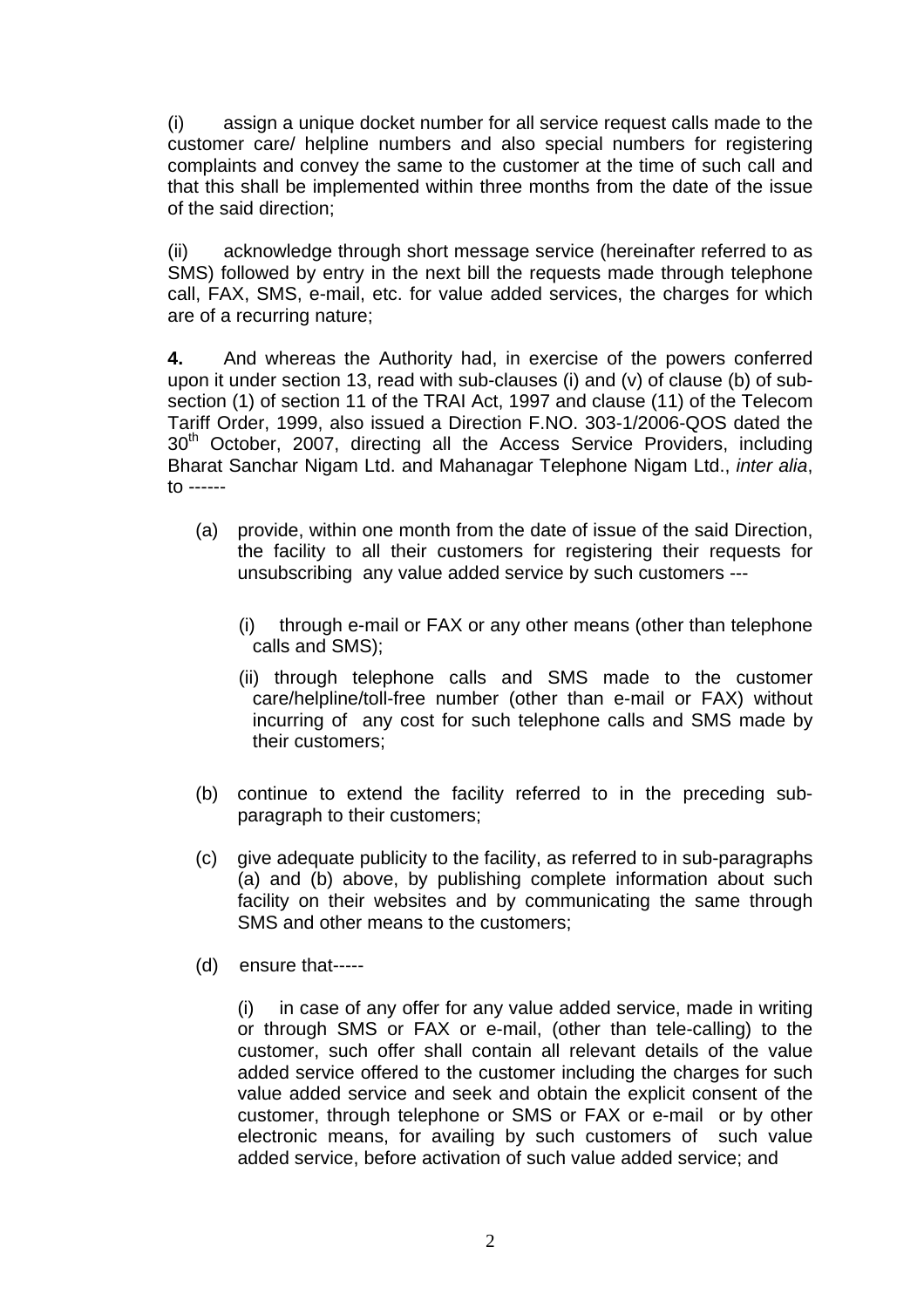(ii) in case of any offer for any value added service, made through tele-calling or by any other means [except means referred to in item (i) above] to the customer, such offer shall be subsequently made in writing or through SMS or FAX or e-mail, containing all relevant details of the value added service offered to the customer including the charges for such value added service and seek and obtain the explicit consent of the customer, through telephone or SMS or FAX or e-mail or by other electronic means for availing such value added service before activation of such value added service;

(iii) the consent referred to in item (i) or item (ii), as the case may be, shall be acknowledged through SMS before activation of such value added service, or immediately after such activation, and also reflect the same in the next bill, if issued to the customer, giving relevant details of the said explicit consent;

(e) keep complete records of such explicit consent obtained from the customer for subscription to the chargeable value added services and the records of the acknowledgements of such explicit consent by the service provider, for verification, for a period of one year from the date of such explicit consent;

**5.** And whereas, the Authority had, in exercise of the powers conferred upon it under section 36, read with sub-clauses (i) and (v) of clause (b) of subsection (1) of section 11 of the TRAI Act, 1997, made the Telecom Consumers Protection and Redressal of Grievances Regulations, 2007 (3 of 2007) dated the  $4<sup>th</sup>$  May, 2007;

6. Whereas regulation 19 of the Telecom Consumers Protection and Redressal of Grievances Regulations, 2007 (3 of 2007) dated the  $4<sup>th</sup>$  May, 2007 reads as under:-

"19. Complaints referred to service providers by Authority.----(1) The Authority may, without prejudice to the provisions contained in the Telecom Regulatory Authority of India Act, 1997 (24 of 1997), refer to the service providers, falling in clause (a) or clause (b) of sub-regulation (3) of regulation 1, for redressal of the complaints,---

- (a) being the complaints alleging violation of the Act or regulations made thereunder or directions issued or orders made by it under the Act;
- (b) being the complaints of the consumers which are generic in nature;
- (c) being the complaints alleging the practices adopted by the service providers adversely affecting the interest of the consumers.

(2) The service provider, falling in clause (a) or clause (b) of subregulation (3) of regulation 1, shall investigate and find out root cause of all such complaints referred by the Authority under sub-regulation (1) and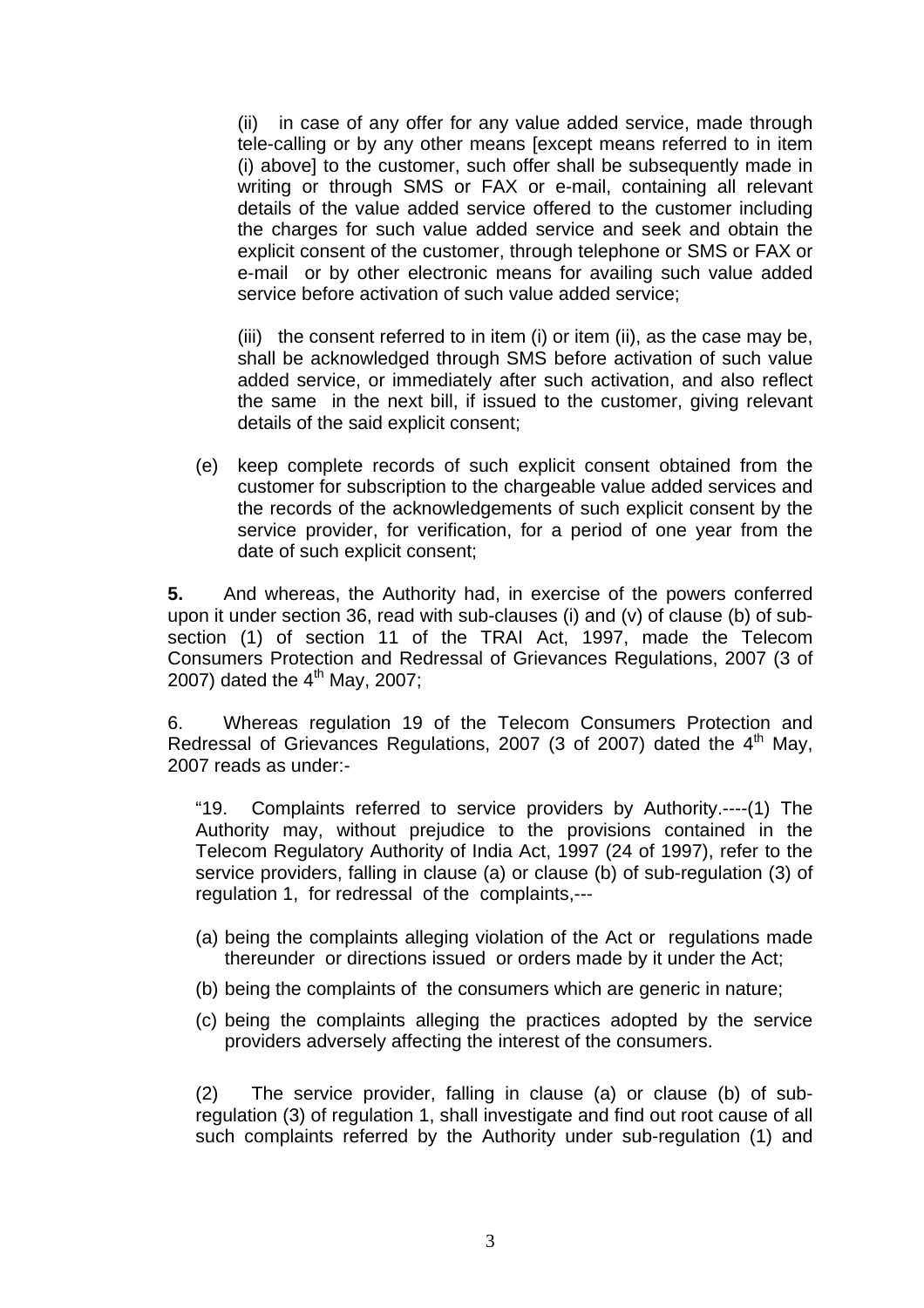resolve or redress such complaints within one month from the date of referring of the complaints by the Authority.

(3) The service provider, referred to in sub-regulation (2), shall inform the concerned consumers and the Authority regarding resolution or redressal of the complaint within one month from the date of referring of the complaints under sub-regulation (1).

(4) In case the investigation and root cause of the complaints found out under sub-regulation (2) reveal general deficiency or systemic inadequacy in the practice and procedure or operation adopted by, or, on the part of, the service provider, the service provider shall take remedial measure in respect of all such similarly placed consumers and intimate to the Authority along with the information required under sub-regulation (3), within two months of referring such complaint under sub regulation (1), such general deficiency or systemic inadequacy revealed and remedial measures taken by such service provider.";

7. And whereas, the Authority received a number of complaints from consumers alleging accidental activation of caller ring back tunes through the facility of "Press Star to Copy Hello Tunes", i.e., pressing "\*" key to copy the caller tune of the called number before the called party answers, which is also known as "pre-call", and charging by the service providers for this value added service without their consent;

8. And whereas, upon examination of these complaints of the consumers, the Authority found that there is a likelihood of consumers subscribing to such services accidentally by pressing the "\*" key during the call and that seeking the consent of a subscriber for subscribing to a value added service by the pressing of a single "\*" key is not in consonance with the direction of the Authority dated the  $30<sup>th</sup>$  October, 2007 on value added services, referred to in paragraph 4 above and, therefore, the Authority, vide its letter No. 305- 5/2008-QOS dated 3rd April, 2008, called upon all the service providers to furnish the details of measures taken by them to ensure compliance of directions/regulations of the Authority relating to provision of value added services to the customers, as mentioned in the preceding paragraphs, while providing the facility of "Press Star to Copy Hello Tunes" for subscribing to Hello Tunes by pressing the "\*" key in the mobile handset and also the details of measures taken by the said service providers for preventing accidental activation of value added service;

9. And whereas, in response to the letter dated  $3<sup>rd</sup>$  April, 2008, referred to in the preceding paragraph, the Authority received replies from some of the service providers, who, *inter alia*, informed the Authority as under:-

(i) that they have publicised their value added services and also the charges thereon through various mediums such as SMS, web site, mass media such as advertisements in TV etc.;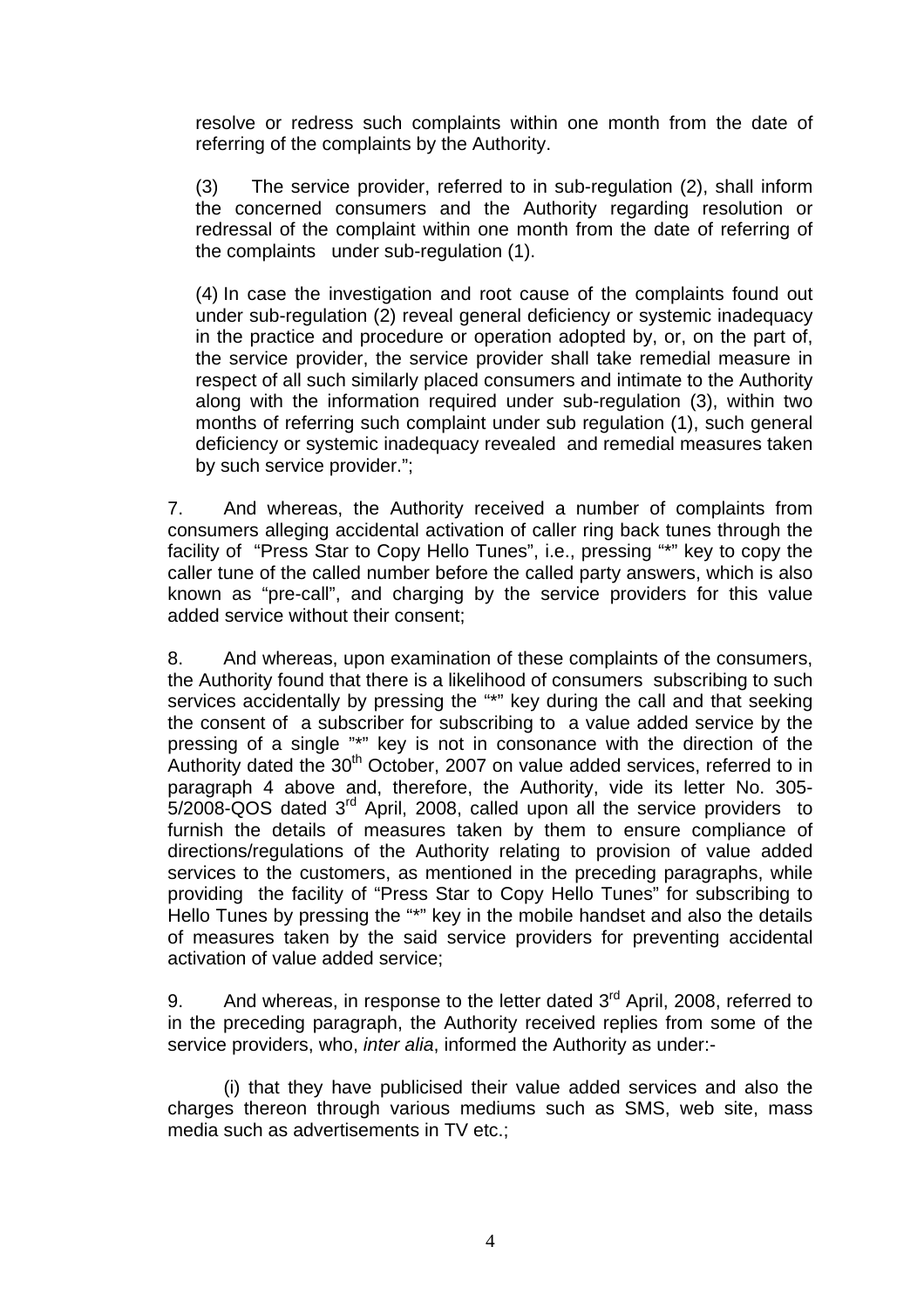(ii) that they have provided easy way of subscription of the said service through the facility of "Press Star to Copy Hello Tunes" and that the act of pressing "\*" key amounts to explicit consent and therefore the issue of taking consent again does not arise;

(iii) that the service is activated only by subscriber initiative and, therefore, they are in compliance with the directions of the Authority dated the 30<sup>th</sup> October, 2007 referred to in paragraph 4 above:

10. And whereas, M/s Bharti Airtel Ltd., vide their letter dated  $22^{nd}$  April, 2008 has informed the Authority that in case a customer complains about wrong activation of hello tunes through the facility of "Press Star to Copy Hello Tunes" within one hour of activation of the service, the service would be deactivated and the charges, if any, deducted will be reversed;

11. And whereas, M/s Vodafone Essar Ltd. has, in the context of their response to Authority's letter No.303-1/2006(QOS) (Vodafone) dated 21<sup>st</sup> May, 2008, vide their letter dated  $20<sup>th</sup>$  June, 2008, informed the Authority that there could be a possibility that a particular subscriber could potentially accidentally press the "\*" key while listening to a caller tune and thereby unknowingly activate the service;

12. And whereas, M/s Aircel Cellular Ltd., vide their letter dated 11<sup>th</sup> April, 2008 has informed the Authority that they are providing similar service through the provision of pressing "565" before the call gets matured;

13. And whereas, on examination of the complaints received from the customers and the responses of the service providers, as referred to in the preceding paragraphs, the Authority is of the view that -----

- (i) the offer of value added services through the advertisements which are addressed to the public at large may not serve the purpose as it is possible that the customer may or may not have seen such advertisements and the pressing of the "\*" key by him while operating his mobile handset may be unintentional or accidental;
- (ii) even in the case of promotional messages, in which the customer is induced by the service providers to press "\*" key, it is possible that the customer may or may not have seen the advertisement but he might have pressed the "\*" key unintentionally or accidentally, thereby activating the value added service;
- (iii) in most cases, the service providers induce the subscribers to press "\*" key through recorded announcements while making a call and, therefore, there is a possibility that the subscriber may not have listened to the announcement fully or may not have understood the offer clearly for a number of reasons, such as lack of voice clarity, lack of understanding of the language of the announcement, etc., and thus may press the "\*" key without intending to subscribe to the service offered and thus unintentionally activating the value added service;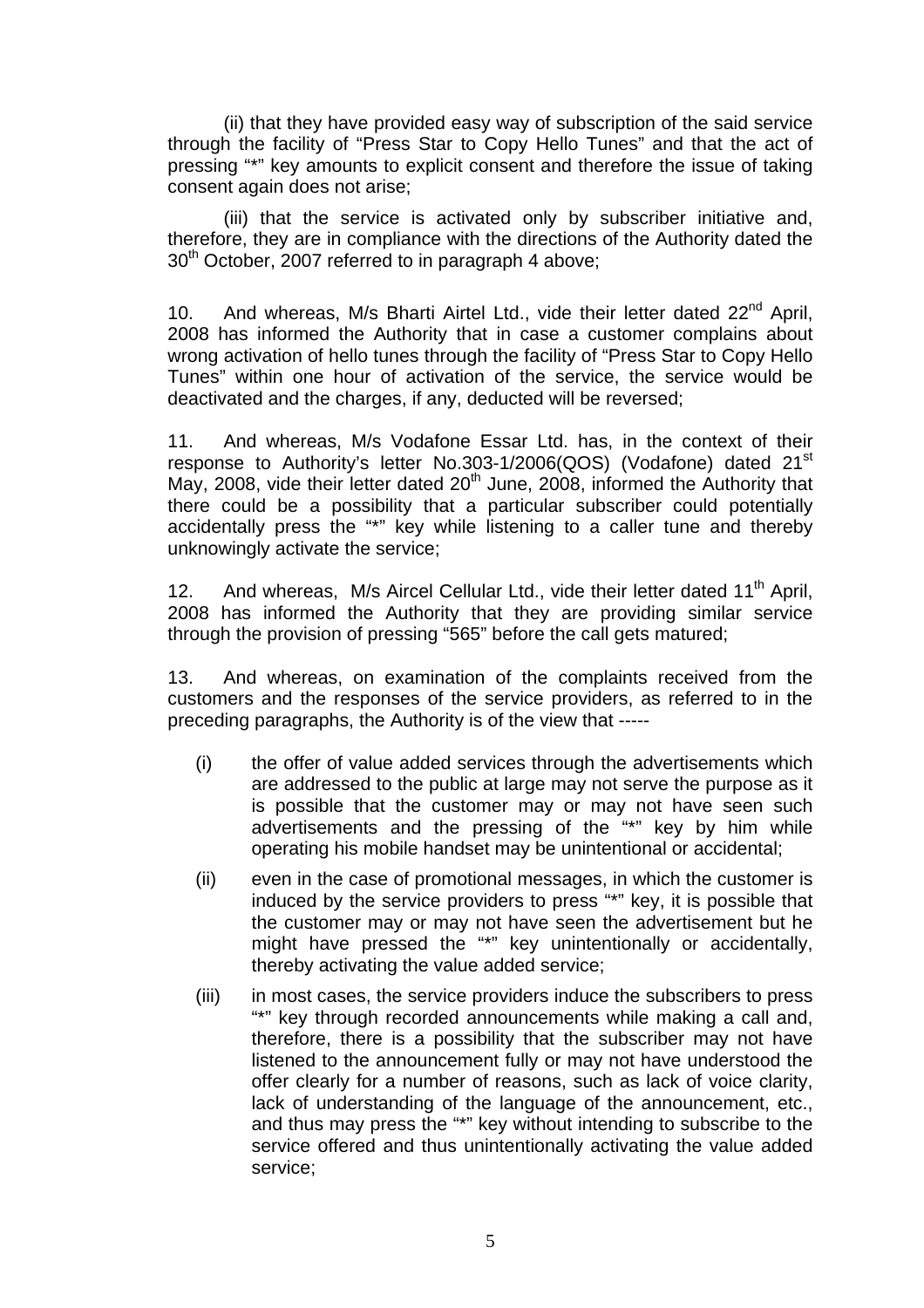- (iv) in cases mentioned under sub-paragraph (i), (ii) and (iii), the seeking and obtaining the consent of the customer by the pressing of a single button/key on the handset is not in accordance with the direction dated the  $30<sup>th</sup>$  October, 2007 of the Authority referred to in paragraph 4 above, under which the service providers have to seek and obtain the explicit consent of the consumer and paragraph 12(d)(ii) of the said direction further provides that in case of any offer for any value added service, made through tele-calling or by any other means [except offer made in writing or through SMS or FAX or e-maill to the customer, such offer shall be subsequently made in writing or through SMS or FAX or e-mail, containing all relevant details of the value added service offered to the customer including the charges for such value added service and seek and obtain the explicit consent of the customer, through telephone or SMS or FAX or e-mail or by other electronic means for availing such value added service before activation of such value added service;
- (v) the pressing of "\*" key in the mobile handset by the consumer, whether intentional or unintentional/ accidental, while listening to a caller tune or hello tune cannot be taken as explicit consent to subscribe to such service;
- (vi) the provision of the facility of subscribing to value added services such as "Hello Tunes" by pressing a single key in the mobile handset such as "\*" key, could lead to accidental subscription of value added service;

14. And whereas, the Authority also received a number of complaints from consumers, from time to time, alleging activation of value added services, such as caller ring back tunes, background music, etc., and charging for these value added services by the service providers without their explicit consent and the Authority had, from time to time, forwarded the above complaints to the concerned service providers under regulation 19 of the Telecom Consumers Protection and Redressal of Grievances Regulations, 2007 (3 of 2007), referred to in paragraph 5, for investigation and finding out the root cause of these complaints, including redressal of such complaints and remedial action in respect of similarly placed customers;

15. And whereas, in response to the complaints, as referred to in the preceding paragraph, the service providers, in general, have informed the Authority that the value added services were provided only after the complainants had pressed a particular key during an Out Bound Dialer (OBD) call thereby indicating his consent/ preference for the value added service and the service providers have also submitted to the Authority the log of such consent given by the complainants and one of the service providers has further informed the Authority that the OBD call is initiated within a minimum gap of one hour and a maximum gap of forty eight hours after a promotional SMS is sent to the customer;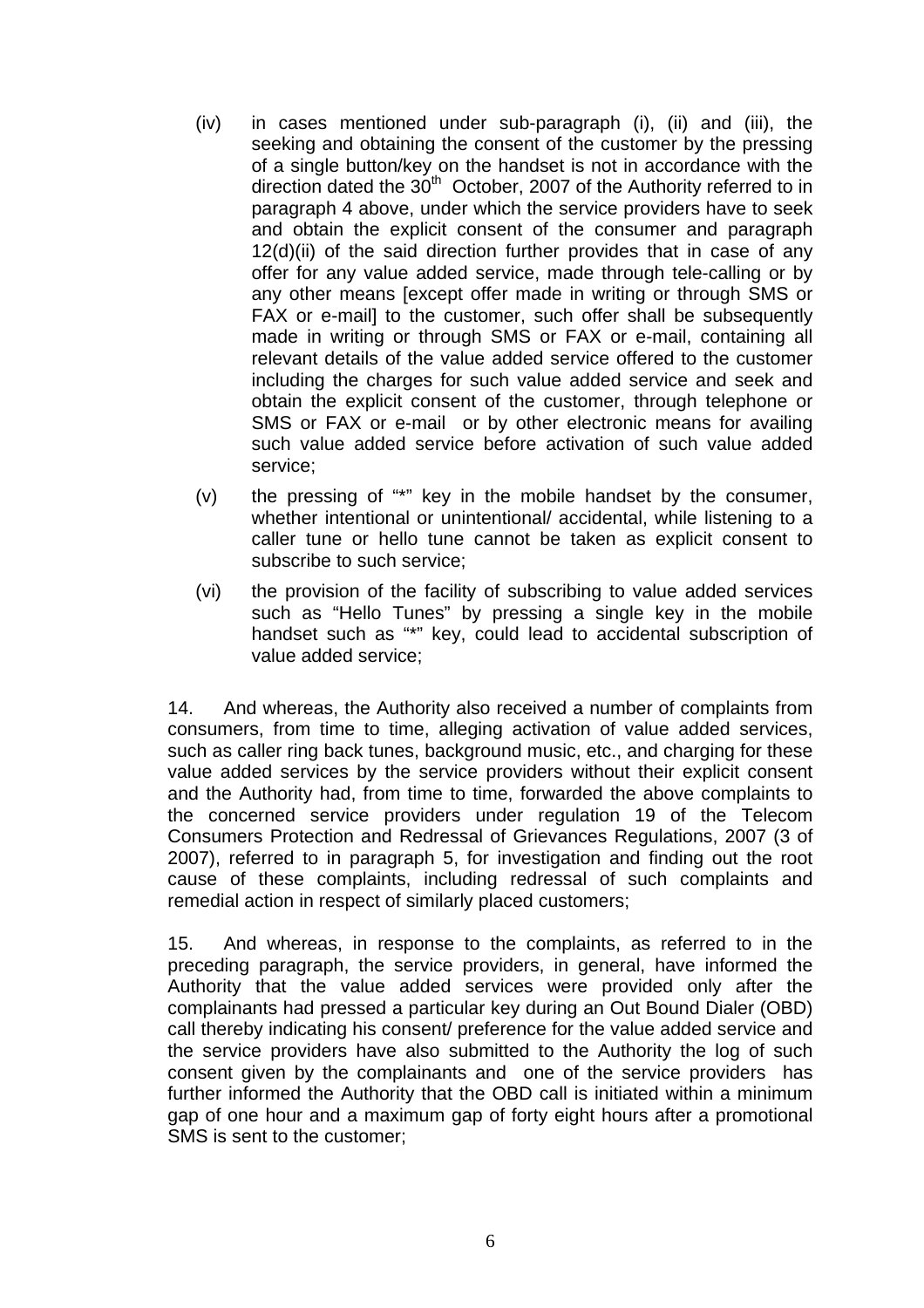16. And whereas, the Authority is of the view that Out Bound Dialer (OBD) is an automated call during which different tunes are played and the customer is induced to subscribe to value added services such as caller ring back tune, background music, etc. by pressing a particular key as per his choice of the tune played and the consent obtained through such Out Bound Dialer (OBD) call does not meet the requirements laid down in the direction dated the  $30<sup>th</sup>$ October, 2007, of the Authority referred to in paragraph 4 above, for the following reasons, namely:-

- (a) it may be possible that in many cases the customer might not have read the messages which preceded the Out Bound Dialer (OBD) call and there could also be cases where the customer might have seen the message, but ignored it or did not understand the offer and, therefore, in such cases merely drawing attention to the SMS may not serve any purpose and there could be chances of accidental activation of a value added service through this method;
- (b) The accidental activation of value added services through Out Bound Dialer (OBD) call could happen through accidental pressing of any relevant key in the mobile handset/ telephone set or pressing of a key without understanding the implications of such offer leading to subscription to chargeable value added service or due to pressing of such key by anybody else who was using the phone at that time, for example children at home, who could have unintentionally pressed such key;
- (c) there may also be possibilities that a customer may not have listened to the announcements fully or did not understand the offer and pressed such key in the mobile handset/ telephone set unintentionally, thereby activating the value added service;

17. And whereas, the Authority continues to receive complaints from consumers about activation of various value added services without explicit consent and charging thereon and in these complaints the consumers have disputed having given any consent for activation of value added services and in the light of these complaints being received in the Authority, the Authority had called upon the survey agencies, appointed by it to undertake survey about customer perception of service, also to undertake survey about the provision of value added services without explicit consent by all the service providers in the various licensed service areas;

18. And whereas, the reports of these survey agencies in respect of various licensed service areas reveal the following position (refer Table A) about provision of value added services without explicit consent of the consumers, namely;-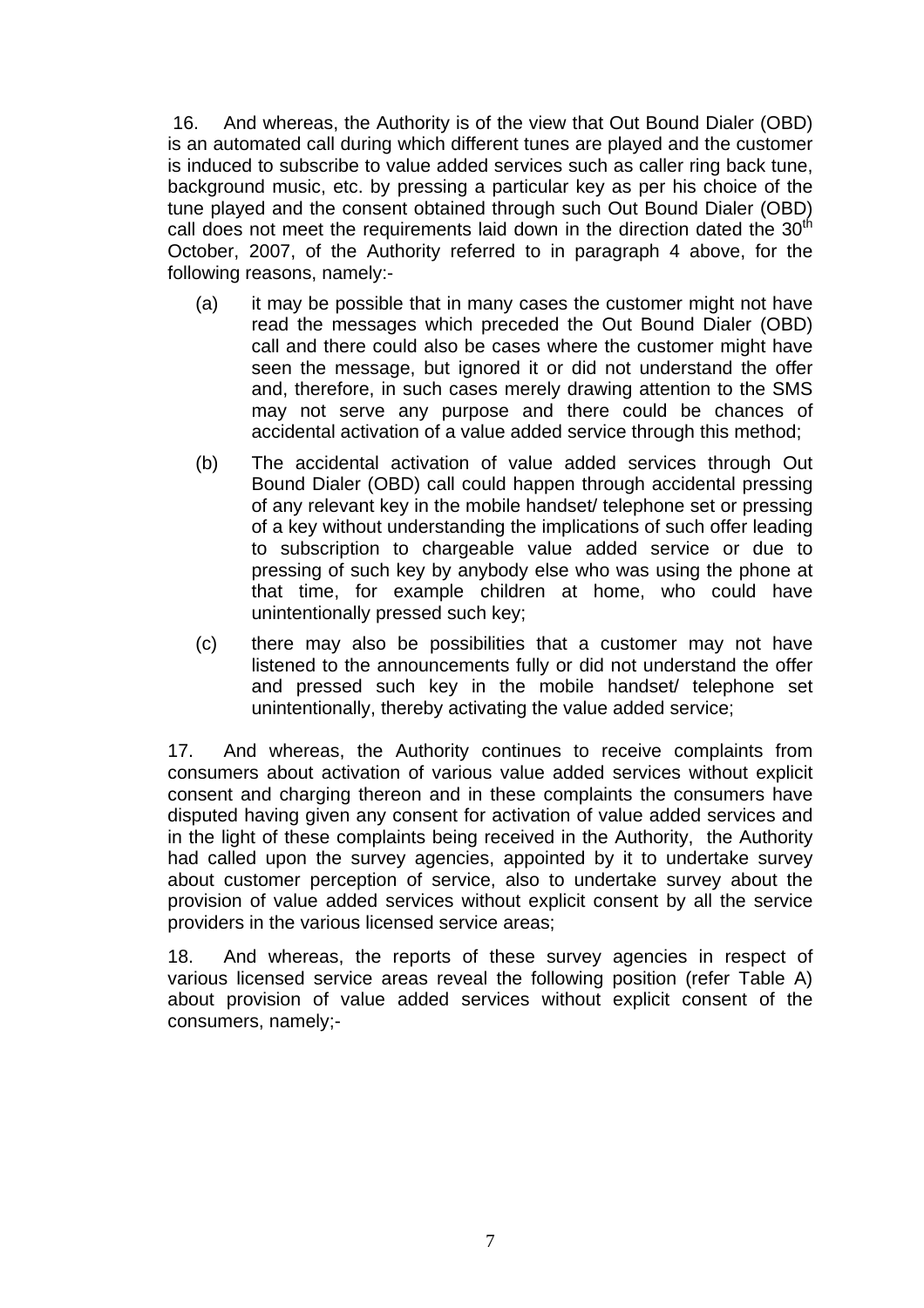## **Table A**

**Question: Did the service provider have your explicit consent before providing the chargeable value added service such as ring tone, emails / GPRS, voice mail,etc. ?** 

| <b>Service</b><br><b>Area</b> | <b>Total customer</b><br>surveyed, who<br>have given | <b>Yes</b>   |        | <b>No</b>    |        |
|-------------------------------|------------------------------------------------------|--------------|--------|--------------|--------|
|                               | specific response                                    | <b>Count</b> | %age   | <b>Count</b> | %age   |
| AP                            | 1281                                                 | 871          | 66.80% | 410          | 31.50% |
| Assam                         | 198                                                  | 162          | 81.40% | 36           | 18.10% |
| <b>Bihar</b>                  | 383                                                  | 312          | 81.50% | 71           | 18.50% |
| Chennai                       | 860                                                  | 735          | 85.47% | 125          | 14.53% |
| Delhi                         | 1517                                                 | 1309         | 86.30% | 208          | 13.70% |
| Gujarat                       | 1824                                                 | 1717         | 94.10% | 107          | 5.90%  |
| Haryana                       | 566                                                  | 364          | 64.30% | 202          | 35.70% |
| HP                            | 1122                                                 | 571          | 50.90% | 551          | 49.10% |
| J&K                           | 176                                                  | 85           | 48.30% | 91           | 51.70% |
| Kolkata                       | 622                                                  | 489          | 78.62% | 133          | 21.38% |
| Maharashtra                   | 1825                                                 | 1719         | 94.20% | 106          | 5.80%  |
| ΜP                            | 1915                                                 | 1482         | 77.40% | 433          | 22.60% |
| Mumbai                        | 2192                                                 | 1738         | 79.30% | 454          | 20.70% |
| North East                    | 223                                                  | 169          | 75.80% | 54           | 24.20% |
| Orissa                        | 233                                                  | 178          | 75.40% | 55           | 23.30% |
| Punjab                        | 1061                                                 | 819          | 77.20% | 242          | 22.80% |
| Rajasthan                     | 952                                                  | 321          | 33.70% | 631          | 66.30% |
| ΤN                            | 876                                                  | 708          | 80.80% | 168          | 19.20% |
| UP-E                          | 443                                                  | 304          | 68.60% | 139          | 31.40% |
| UP-W                          | 475                                                  | 378          | 79.60% | 97           | 20.40% |
| <b>WB</b>                     | 874                                                  | 768          | 87.90% | 106          | 12.10% |
| Karnataka                     | 1063                                                 | 610          | 57.40% | 453          | 42.60% |
| Kerala                        | 1328                                                 | 943          | 71.01% | 385          | 28.99% |
| Total                         | 22009                                                | 16752        | 76.11% | 5257         | 23.89% |

19. And whereas, the Authority is seriously concerned regarding the fact that about 24% responses received during the survey, of 22,009 customers, revealed that value added services were provided without explicit consent of the consumers, i.e., one out of every four customers had been, according to survey figures, provided value added services was without explicit consent and, therefore, the Authority is of the view that the practices being followed by service providers in the provision of value added services lead to activation of value added services without explicit consent in quite a large number of cases and these practices need to be streamlined with proper opt-in approach for value added services by consumers to prevent activation of value added services without explicit consent;

20. And whereas, the Authority also received a complaint from a consumer of one Access Service Provider in the Delhi service area that the said Access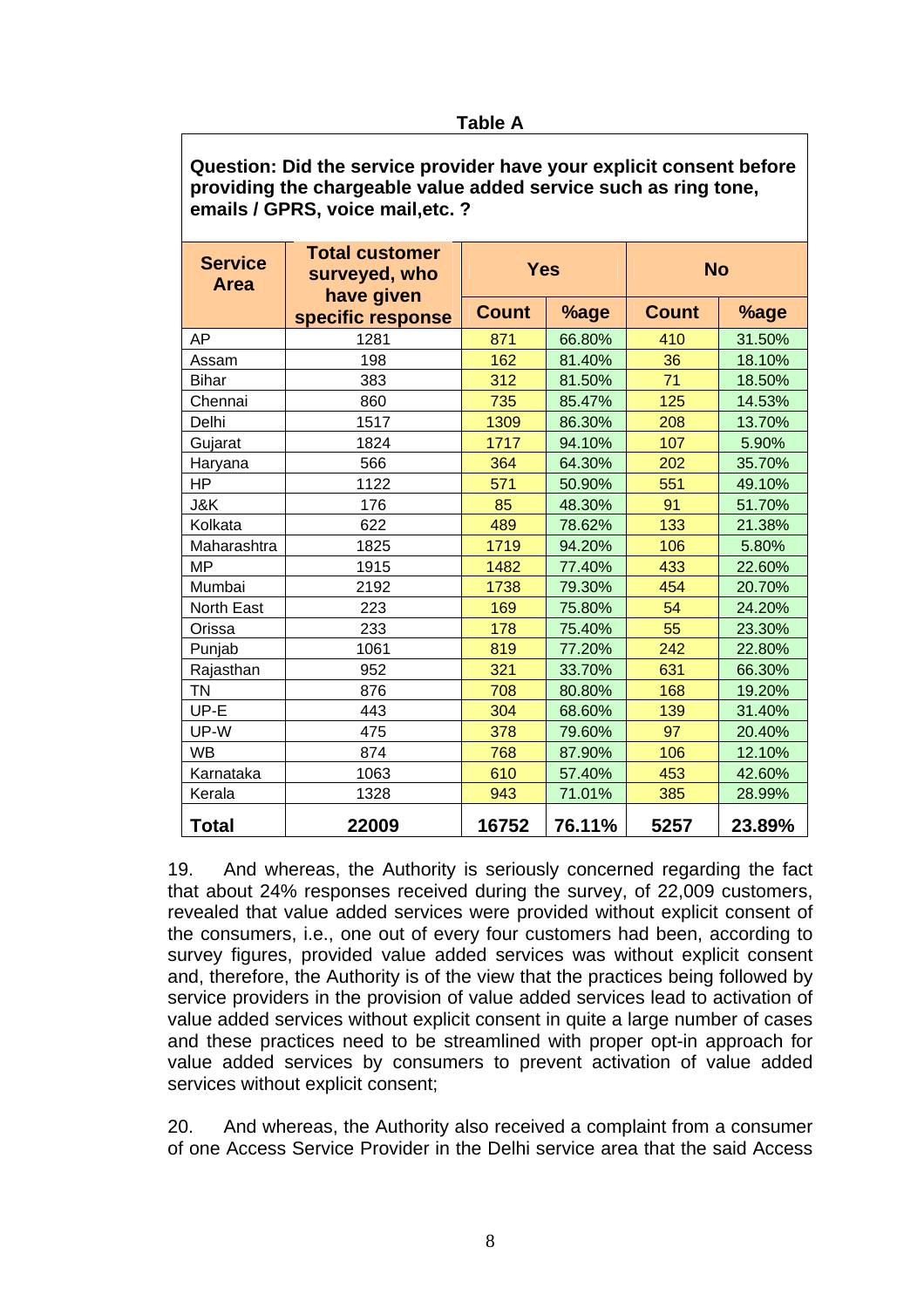Service Provider had activated a ring tone on his mobile number, free of charge, but the ring tone activated by the company is very derogatory considering his status in the society as a religious person ("Maulavi") and the tune is causing him a lot of embarrassment;

21. And whereas, the Authority had referred the said complaint referred to in the preceding paragraph to the concerned Access Service Provider for its comments and in its reply, the Access Service Provider has stated "there are no standards that specify that only a particular kind of caller tone is to be played when caller waits for recipient to reply";

22. And whereas, the Authority considered the above complaint and the submissions made by the said Access Service Provider thereon, and is of the view that activation of a particular caller ring back tune or background music by the service provider, without the customer asking for it, could cause embarrassment to consumers, considering the age, sex, social status, etc. of the consumer;

23. Now, therefore, the Authority, in exercise of the powers conferred upon it under section 13, read with sub-clauses (i) and (v) of clause (b) of subsection (1) of section 11 of the Telecom Regulatory Authority of India Act, 1997 ( 24 of 1997) and clause 11 of the Telecom Tariff Order, 1999, for the reasons mentioned in the paragraphs 2 to 22 above, and to ensure compliance of terms and conditions of licence and to protect the interest of consumers, hereby directs all the Access Service Providers (including M/s Bharat Sanchar Nigam Ltd. and M/s Mahanagar Telephone Nigam Ltd.) to ensure within forty five days of the issue of this direction that ---

- (i) in case a chargeable value added service is offered through pressing/dialing of certain keys in the mobile handset / telephone set, such as "Press Star to Copy Hello Tunes", service provider initiated call or Out Bound Dialer (OBD) call, the service provider shall, subsequent to the pressing/ dialing of particular key(s) in the mobile handset/ telephone set by the customer, expressing his interest to subscribe to such service, convey to the customer in writing or through SMS or FAX or email, all the details of the offer of value added service including the terms and conditions and charges for provision of the service and also about the fact of his having pressed/dialed the particular keys in his mobile handset for subscribing to such value added service, and seek and obtain the explicit consent of the customer, through telephone or SMS or FAX or e-mail or by other electronic means, for availing by such customer of such value added service, before activation of such value added service;
- (ii) in all cases of activation of value added services, including those covered under item (i) above, the explicit consent of the customer shall be obtained by means of --------